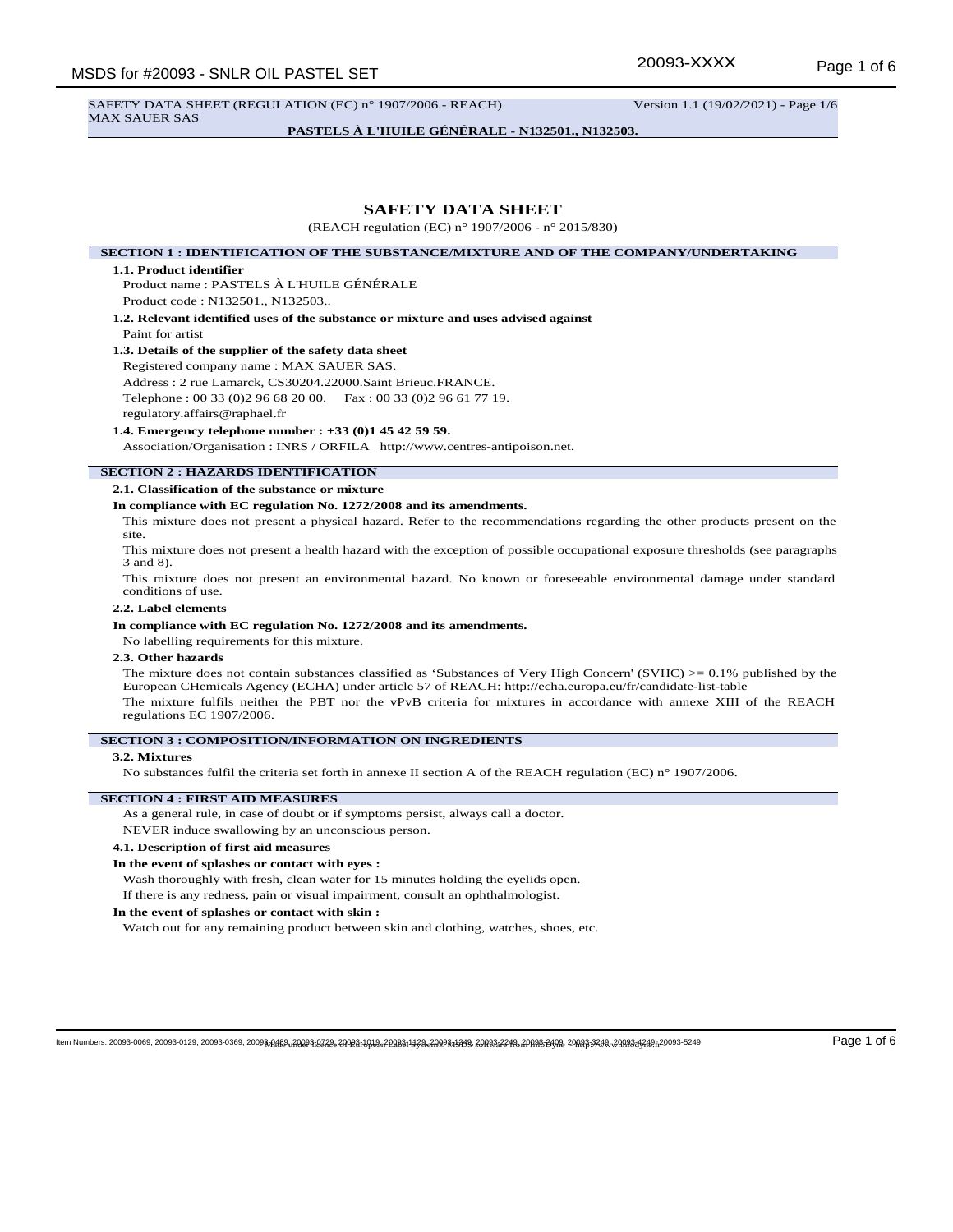# Page 2 of 6 MSDS for #20093 - SNLR OIL PASTEL SET SAFETY DATA SHEET (REGULATION (EC) n° 1907/2006 - REACH) Version 1.1 (19/02/2021) - Page 2/6 MAX SAUER SAS **PASTELS À L'HUILE GÉNÉRALE - N132501., N132503. In the event of swallowing :** Seek medical attention, showing the label. **4.2. Most important symptoms and effects, both acute and delayed** No data available. **4.3. Indication of any immediate medical attention and special treatment needed** No data available. **SECTION 5 : FIREFIGHTING MEASURES** Non-flammable. **5.1. Extinguishing media 5.2. Special hazards arising from the substance or mixture** A fire will often produce a thick black smoke. Exposure to decomposition products may be hazardous to health. Do not breathe in smoke. In the event of a fire, the following may be formed : - carbon monoxide (CO) - carbon dioxide (CO2) **5.3. Advice for firefighters** No data available. **SECTION 6 : ACCIDENTAL RELEASE MEASURES 6.1. Personal precautions, protective equipment and emergency procedures** Consult the safety measures listed under headings 7 and 8. **For first aid worker** First aid workers will be equipped with suitable personal protective equipment (See section 8). **6.2. Environmental precautions** Prevent any material from entering drains or waterways. **6.3. Methods and material for containment and cleaning up** Retrieve the product by mechanical means (sweeping/vacuuming) : do not generate dust. **6.4. Reference to other sections** No data available. **SECTION 7 : HANDLING AND STORAGE** Requirements relating to storage premises apply to all facilities where the mixture is handled. **7.1. Precautions for safe handling** Always wash hands after handling. **Fire prevention :** Precautions must be taken to prevent any dust formation at a concentration higher than ignition or explosion concentration or the occupational exposure limits. Use the mixture in premises free of naked flames or other sources of ignition and ensure that electrical equipment is suitably protected. Keep packages tightly closed and away from sources of heat, sparks and naked flames. Prevent access by unauthorised personnel. **Recommended equipment and procedures :** For personal protection, see section 8. Observe precautions stated on label and also industrial safety regulations. Packages which have been opened must be reclosed carefully and stored in an upright position. **Prohibited equipment and procedures :** No smoking, eating or drinking in areas where the mixture is used. **7.2. Conditions for safe storage, including any incompatibilities** No data available.

ltem Numbers: 20093-0069, 20093-0129, 20093-0369, 2009<del>3,AAR9, 20293;0Z3& 2/0123;1/03&2/2082;1/93&2/R978;1/319&</del> 20<del>08&3;22/R,2/P88;3/2/R,2/P&3;3/20&3;020,20083-5</del>249 Page 2 of 6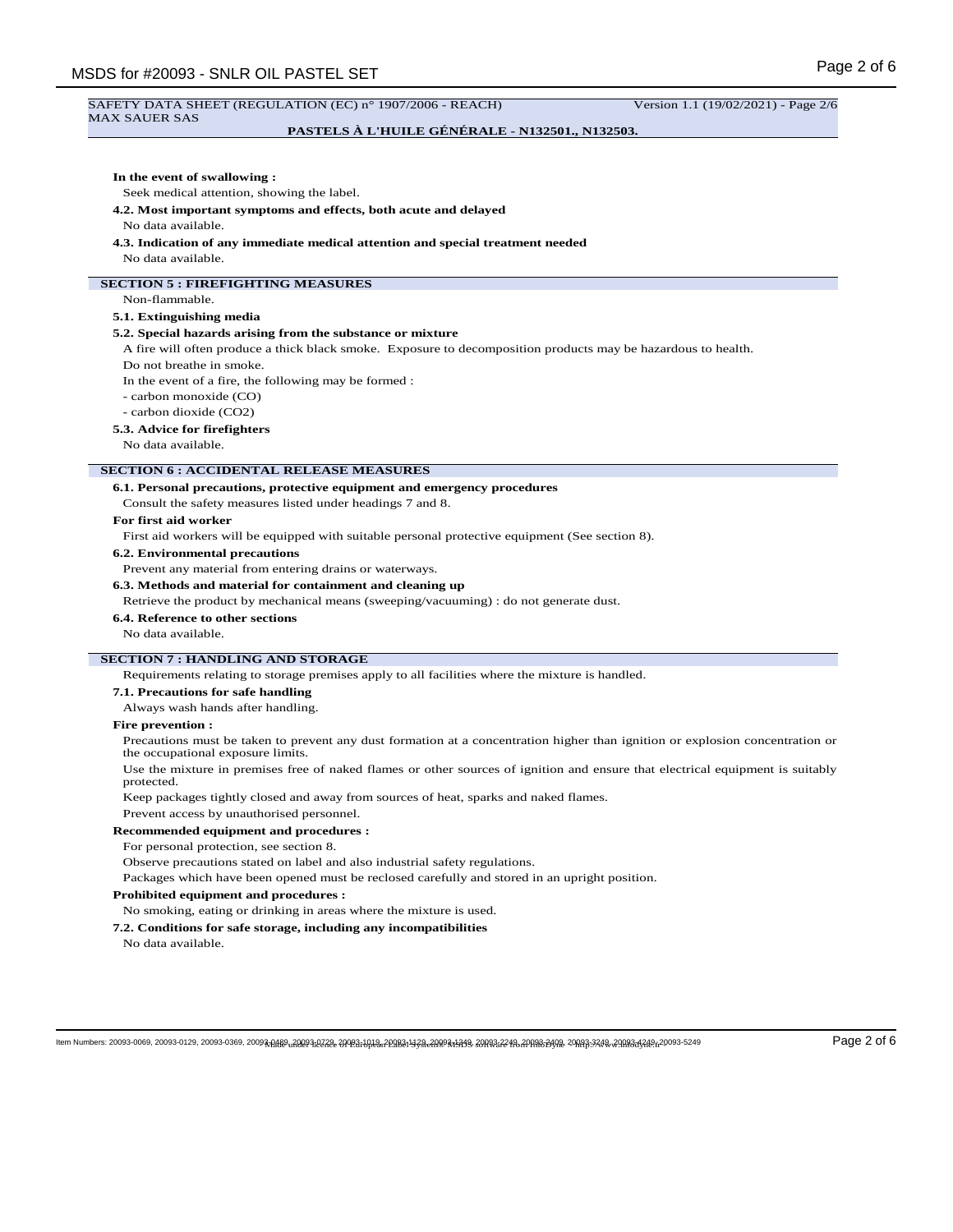## SAFETY DATA SHEET (REGULATION (EC) n° 1907/2006 - REACH) Version 1.1 (19/02/2021) - Page 3/6 MAX SAUER SAS

# **PASTELS À L'HUILE GÉNÉRALE - N132501., N132503.**

# **Storage**

Keep out of reach of children.

Keep well away from all sources of ignition, heat and direct sunlight.

#### **Packaging**

Always keep in packaging made of an identical material to the original.

**7.3. Specific end use(s)**

No data available.

# **SECTION 8 : EXPOSURE CONTROLS/PERSONAL PROTECTION**

**8.1. Control parameters**

No data available.

# **8.2. Exposure controls**

# **Personal protection measures, such as personal protective equipment**

Pictogram(s) indicating the obligation of wearing personal protective equipment (PPE) :



Use personal protective equipment that is clean and has been properly maintained.

Store personal protective equipment in a clean place, away from the work area.

Never eat, drink or smoke during use. Remove and wash contaminated clothing before re-using. Ensure that there is adequate ventilation, especially in confined areas.

# **- Eye / face protection**

Avoid contact with eyes.

Before handling powders or dust emission, wear mask goggles in accordance with standard EN166.

**- Hand protection**

Wear suitable protective gloves in the event of prolonged or repeated skin contact.

**- Body protection**

Work clothing worn by personnel shall be laundered regularly.

After contact with the product, all parts of the body that have been soiled must be washed.

- **Respiratory protection**
- Avoid breathing dust.
- Type of FFP mask :

Wear a disposable half-mask dust filter in accordance with standard EN149.

# **SECTION 9 : PHYSICAL AND CHEMICAL PROPERTIES**

| 9.1. Information on basic physical and chemical properties |                 |
|------------------------------------------------------------|-----------------|
| <b>General information:</b>                                |                 |
| Physical state:                                            | Powder or dust. |
| Important health, safety and environmental information     |                 |
| $pH$ :                                                     | Not stated.     |
|                                                            | Neutral.        |
| Boiling point/boiling range:                               | Not specified.  |
| Flash point interval :                                     | Not relevant.   |
| Vapour pressure $(50^{\circ}C)$ :                          | Not relevant.   |
| Density:                                                   | >1              |
| Water solubility:                                          | Insoluble.      |
| Melting point/melting range:                               | Not specified.  |
| Self-ignition temperature :                                | Not specified.  |
| Decomposition point/decomposition range :                  | Not specified.  |

ltem Numbers: 20093-0069, 20093-0129, 20093-0369, 2009<del>3,AAR9, 20293;0Z3& 2/0123;1/03&2/2082;1/93&2/R978;1/319&</del> 20<del>083;22/R,2/P88;320</del>& 20<del>083;328& 20083;328& 20083;328&</del> 20093-5249 Page 3 of 6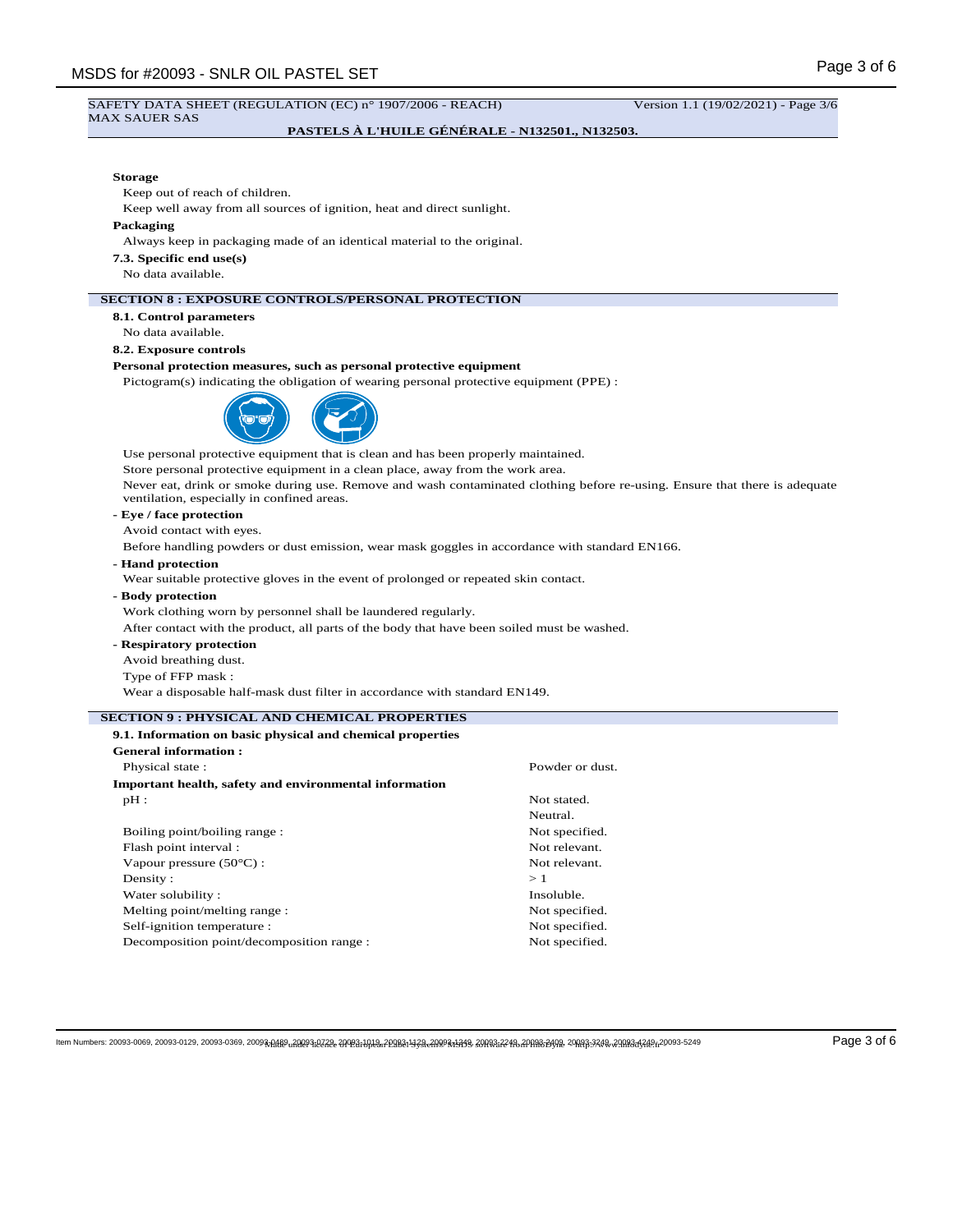#### SAFETY DATA SHEET (REGULATION (EC) n° 1907/2006 - REACH) Version 1.1 (19/02/2021) - Page 4/6 MAX SAUER SAS

# **PASTELS À L'HUILE GÉNÉRALE - N132501., N132503.**

#### **9.2. Other information**

No data available.

# **SECTION 10 : STABILITY AND REACTIVITY**

# **10.1. Reactivity**

No data available.

# **10.2. Chemical stability**

This mixture is stable under the recommended handling and storage conditions in section 7.

## **10.3. Possibility of hazardous reactions**

When exposed to high temperatures, the mixture can release hazardous decomposition products, such as carbon monoxide and dioxide, fumes and nitrogen oxide.

# **10.4. Conditions to avoid**

Avoid :

- formation of dusts

Dusts can form an explosive mixture with air.

**10.5. Incompatible materials**

#### No data available.

## **10.6. Hazardous decomposition products**

The thermal decomposition may release/form :

- carbon monoxide (CO)
- carbon dioxide (CO2)

#### **SECTION 11 : TOXICOLOGICAL INFORMATION**

## **11.1. Information on toxicological effects**

Powdered paints may cause local skin irritation, in folds in the skin or on contact with tight clothing (too tight fitting)

## **11.1.1. Substances**

No toxicological data available for the substances.

## **11.1.2. Mixture**

No toxicological data available for the mixture.

## **Monograph(s) from the IARC (International Agency for Research on Cancer) :**

CAS 103-23-1 : IARC Group 3 : The agent is not classifiable as to its carcinogenicity to humans.

## **SECTION 12 : ECOLOGICAL INFORMATION**

## **12.1. Toxicity**

#### **12.1.2. Mixtures**

No aquatic toxicity data available for the mixture.

**12.2. Persistence and degradability**

#### No data available.

## **12.3. Bioaccumulative potential**

No data available.

# **12.4. Mobility in soil**

No data available.

**12.5. Results of PBT and vPvB assessment**

No data available.

**12.6. Other adverse effects**

No data available.

**German regulations concerning the classification of hazards for water (WGK, AwSV vom 18/04/2017, KBws) :** WGK 2 : Hazardous for water.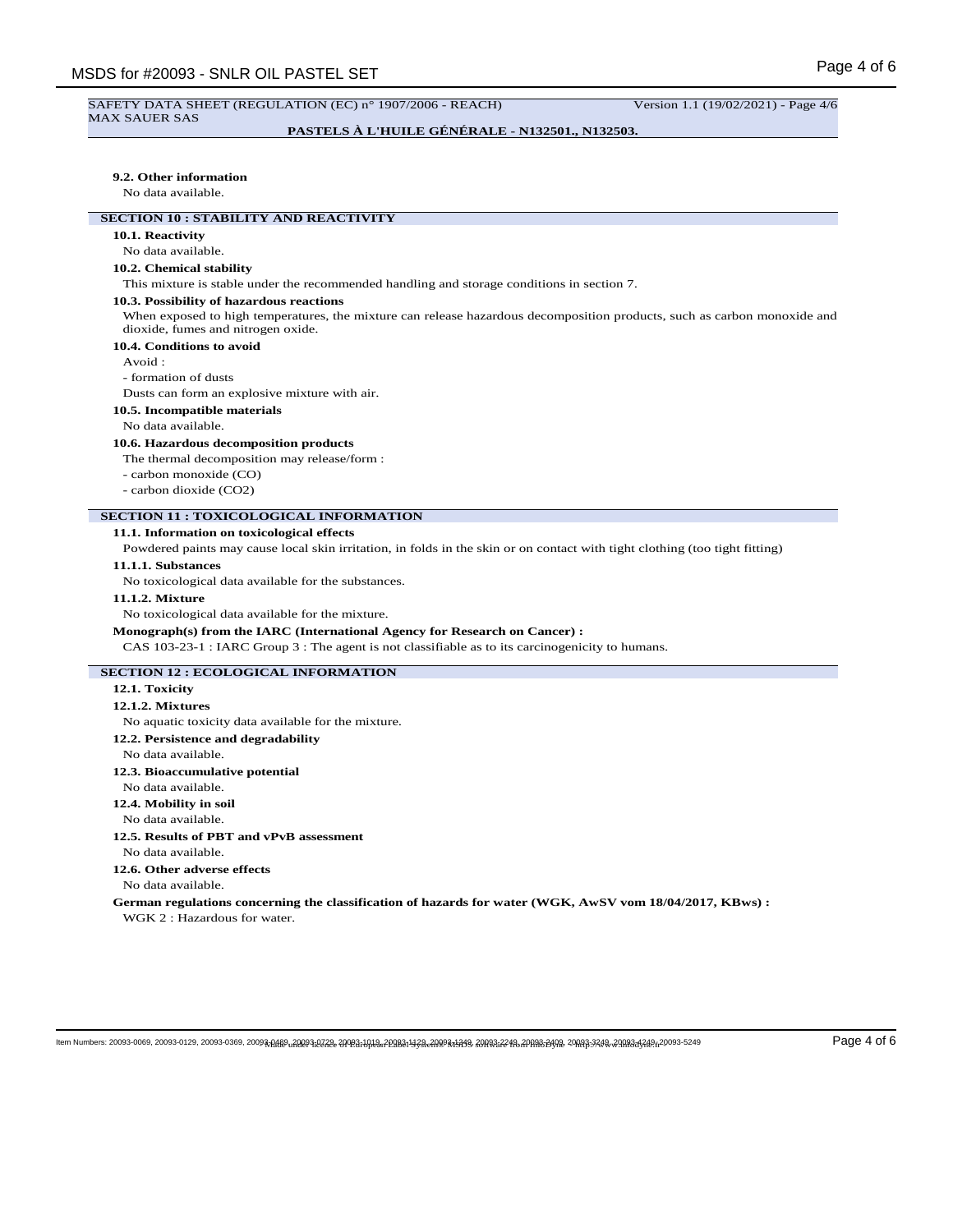#### SAFETY DATA SHEET (REGULATION (EC) n° 1907/2006 - REACH) Version 1.1 (19/02/2021) - Page 5/6 MAX SAUER SAS

# **PASTELS À L'HUILE GÉNÉRALE - N132501., N132503.**

**SECTION 13 : DISPOSAL CONSIDERATIONS** Proper waste management of the mixture and/or its container must be determined in accordance with Directive 2008/98/EC. **13.1. Waste treatment methods** Do not pour into drains or waterways. **Waste :** Waste management is carried out without endangering human health, without harming the environment and, in particular without risk to water, air, soil, plants or animals. Recycle or dispose of waste in compliance with current legislation, preferably via a certified collector or company. Do not contaminate the ground or water with waste, do not dispose of waste into the environment. **Soiled packaging :** Empty container completely. Keep label(s) on container. Give to a certified disposal contractor. **SECTION 14 : TRANSPORT INFORMATION** Exempt from transport classification and labelling. **14.1. UN number** - **14.2. UN proper shipping name** - **14.3. Transport hazard class(es)** - **14.4. Packing group** - **14.5. Environmental hazards** -

**14.6. Special precautions for user**

-

# **SECTION 15 : REGULATORY INFORMATION**

**15.1. Safety, health and environmental regulations/legislation specific for the substance or mixture**

**- Classification and labelling information included in section 2:**

The following regulations have been used:

- EU Regulation No. 1272/2008 amended by EU Regulation No. 2020/217 (ATP 14)
- **Container information:**

The mixture is contained in packaging that does not exceed 125 ml.

**- Particular provisions :** No data available.

- **German regulations concerning the classification of hazards for water (WGK, AwSV vom 18/04/2017, KBws) :** WGK 2 · Hazardous for water.
- **15.2. Chemical safety assessment**

No data available.